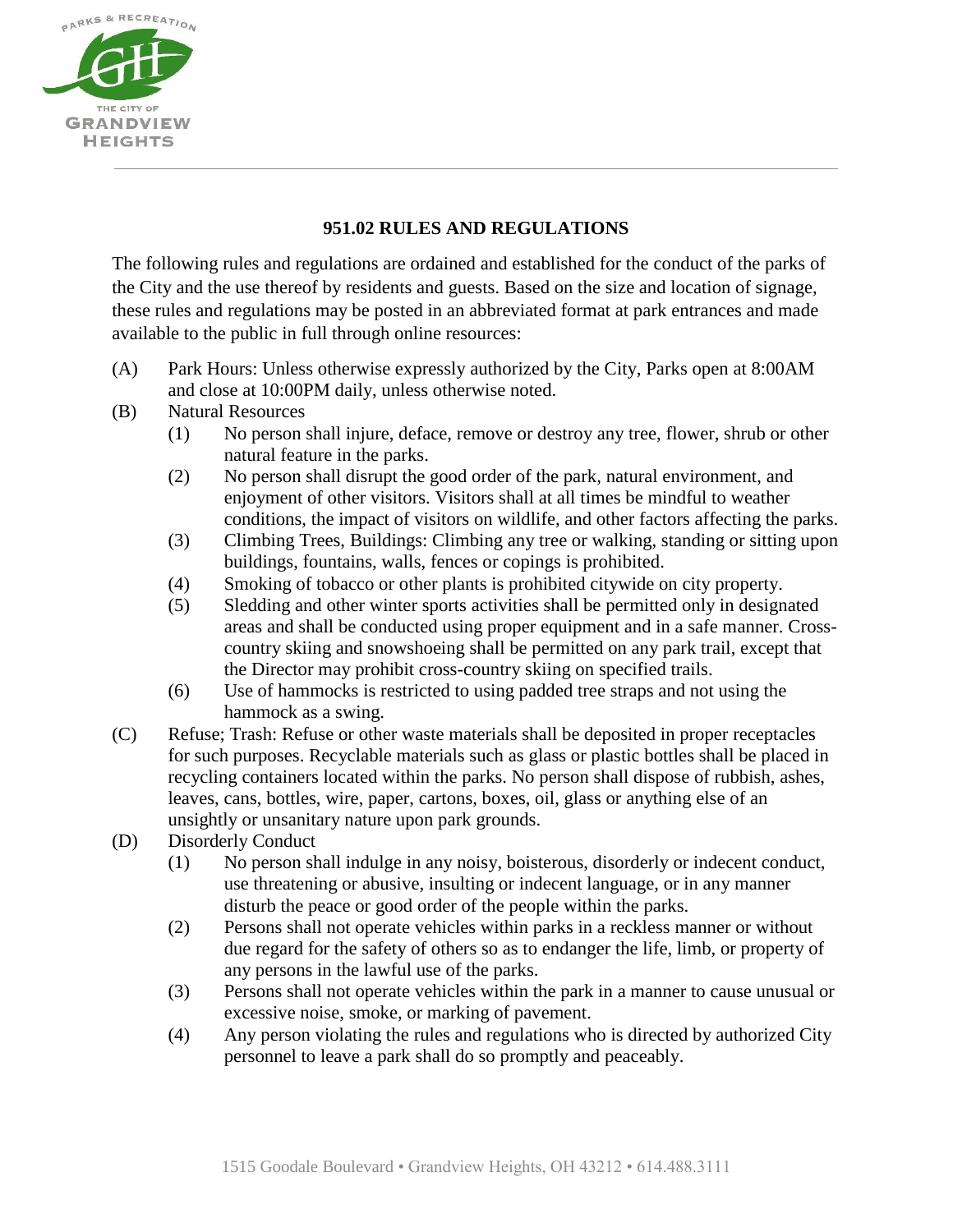

- (E) Alcohol: In the absence of a lease of the Wyman Shelter that expressly includes the authorization to consume alcohol during the lease period, no person shall take into or upon any park any alcoholic beverages, narcotic drugs or opiates. No person under the influence of alcohol, narcotic drugs or opiates shall be allowed to enter or remain within any of the parks.
- (F) Property Damage: Adults shall not use for exercise any soft surfaces located in play areas or playground equipment intended to be used by children. No person shall deface or destroy any park building, play equipment or other facility. Writing, painting, or defacing walls in rest rooms, buildings, fences and other park property is not permitted.
- (G) Destroying or Defacing Official Notices: No person shall deface or destroy any notice of the rules and regulations for the government of the parks, which shall have been posted or permanently fixed by order or permission of the Parks and Recreation Director.
- (H) Commercial Use of Parks and Parks Scheduling
	- (1) The parks shall be used primarily to schedule City-sponsored events for residents and non-residents, for programming in partnership with the Grandview Heights City School District, and for use by residents and visitors.
	- (2) Certain parks facilities may be available for rental, subject to the Parks and Recreation Department's needs and subject to rental terms and conditions as stated in the use lease or rental agreements.
	- (3) No person or entity shall engage in outdoor fee-based activity offered or sponsored by parties other than the City, including but not limited to personal training, health and wellness services, boot-camp style programs, or other team or sports-specific training, within parks or city property, without the express written consent of the Parks and Recreation Director or first entering into an instructional agreement with the Parks and Recreation Department to conduct such programs.
	- (4) Persons or entities granted authorization to conduct such activities shall remit a fee equal to \_\_\_\_\_\_ % of the program's total earnings to the City, shall conduct such programs only at a designated facility and time authorized by the Director, shall sign a special event license agreement with the City, and shall carry insurance as required by the special event license agreement.
- (I) Residency Requirement: City residents shall have priority on the use of the parks.
- (J) Speed Limit: No person shall drive upon any park road at a rate of speed exceeding ten (10) miles per hour or the posted speed limit.
- (K) Parked Vehicles: No person shall park or store any motor vehicle, recreational vehicle, bicycle or wagon on park property overnight without the express written authorization of the Director of Parks and Recreation or in designated areas.
- (L) Motor Vehicle Repair and Cleaning: No person shall clean, wash or repair any vehicle in or upon any park.
- (M) Distribution of Literature: No person may distribute, advertise, or display any banner, emblem or design within the parks without the express written authorization of the Parks and Recreation Director. In no instance shall any sign authorized to be displayed remain on display longer than the sports season that the sign promotes.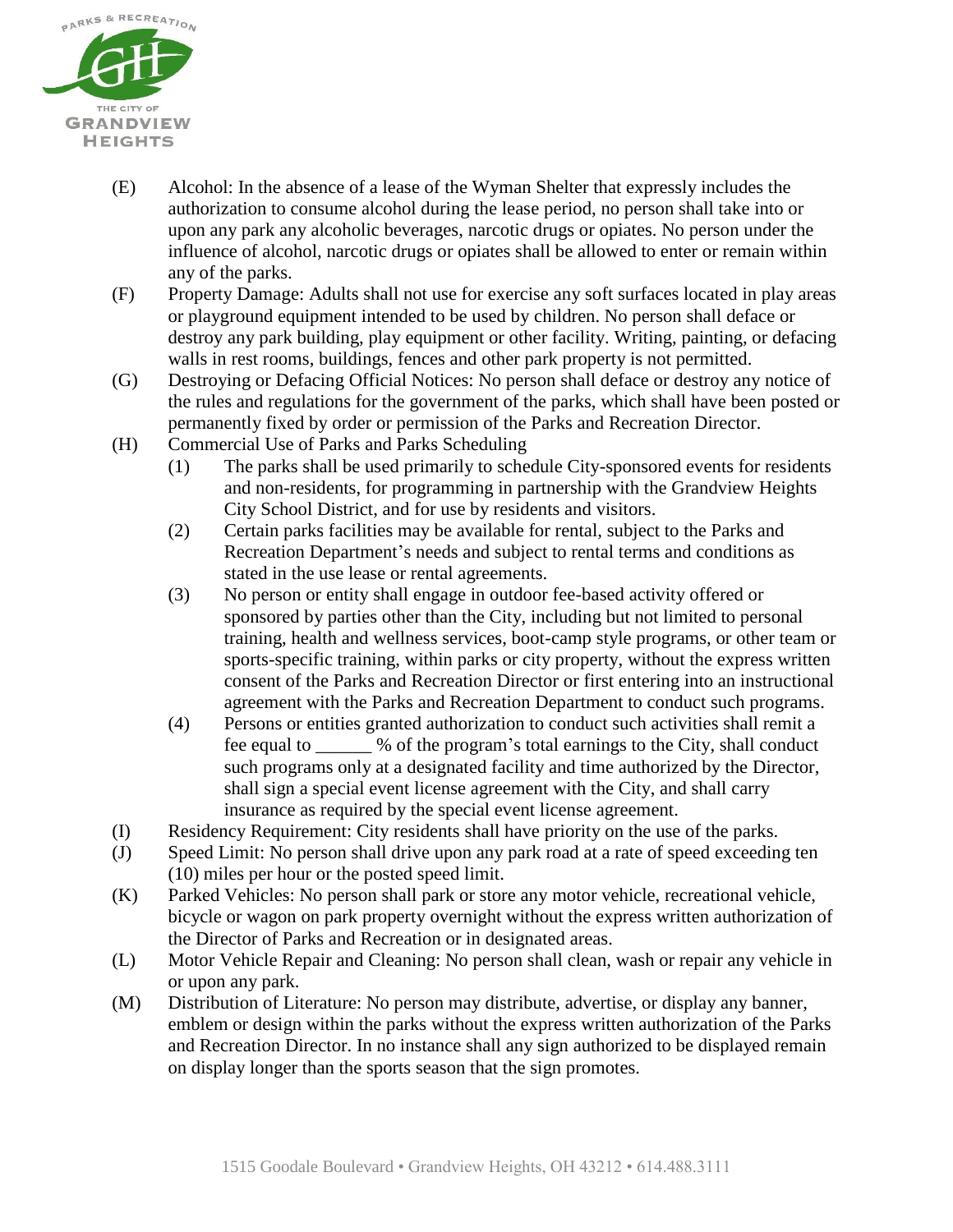

- (N) Admissions and Soliciting: No person shall sell or offer for sale within the parks any article, thing, privilege or service, or solicit or charge admission or sell tickets for any event taking place in the parks, without the express written authorization of the Parks and Recreation Director.
- (O) Parking and Driving: All motor vehicles must be parked and driven in designated areas, except Parks and Recreation Department vehicles and emergency equipment.
- (P) Animals
	- (1) No person shall bring into the park any animals, except into designated areas where domestic dogs or cats are authorized. Areas designated as pet-friendly are marked accordingly. Pets in authorized areas shall at all times be controlled on a leash not more than six (6) feet long. The Director may designate areas in any park where domestic dogs may be permitted off leash, provided that the dog is under verbal control at all times. Pet owners shall clean up any waste generated by their pet(s) in the park and shall properly dispose of the waste by removing it from the park or disposing of it in sealed bags placed in designated waste receptacles. Service animals are permitted in public areas, in accordance with applicable disabilities laws.
	- (2) Hunting, pursuing, trapping or endangering any wild bird or animal within the parks is prohibited. (ORD. 8-76. Passed 5/3/76.)
	- (3) No person other than park personnel engaged in official duties may feed any wild bird or other animal found within the confines of a park.
- (Q) Firearms
	- (1) Except as authorized by the Constitution of the State of Ohio or the Ohio Revised Code, no person except duly authorized law enforcement personnel may possess or carry firearms, as defined by the Ohio Revised Code Section 2923.11, within City parks or school safety zones. When approached by a law enforcement officer for a law enforcement purpose, a person shall promptly notify the officer if said person is in possession of a firearm and shall cooperate in all instructions issued by the law enforcement officer.
	- (2) No person except duly authorized law enforcement officers shall carry, possess, discharge or otherwise use any dangerous weapon, explosive substance, firework, air or gas gun, BB gun, bow, crossbow, other missile throwing device, switchblade or hunting knife, dagger, metal knuckles, slingshot, boomerang, rifle, or other dangerous weapon within the park, except that dangerous weapons may be permitted for the purpose of educational, recreational, or cultural programs through the issuance of a special permit by the Parks and Recreation Director.
	- (3) Archery bows may only be used by permit in areas designated by the Parks and Recreation Director. (ORD. 2019-31. Passed 12/18/19.)
- (R) Ball Games: Organized ball games (baseball, softball, football, soccer) are permitted only in areas designated for such purposes by the Parks and Recreation Director.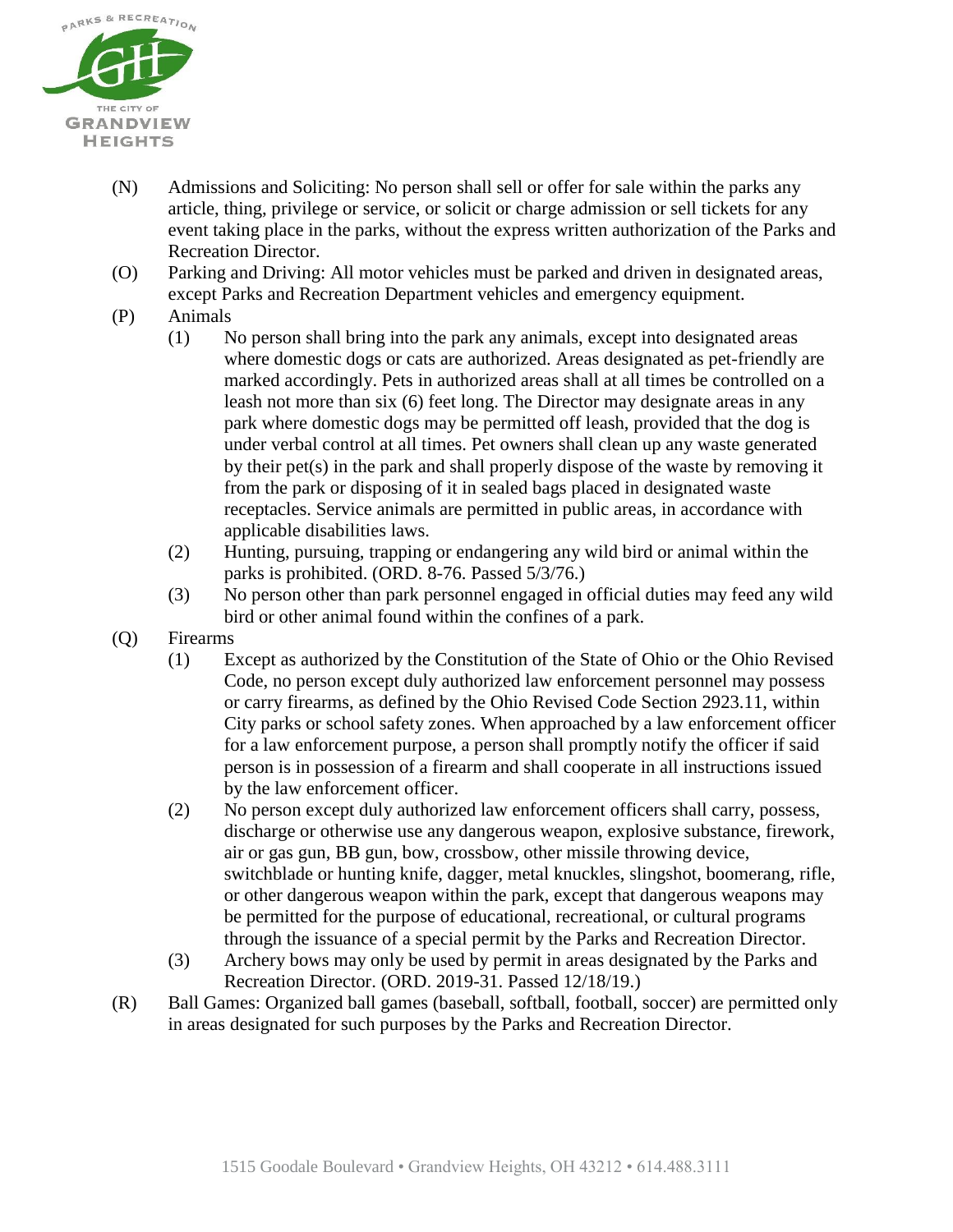

- (S) Active-Play Areas and Courts: Active-play areas and courts, including but not limited to tennis courts, handball and basketball courts, shall be reserved for designated time periods in accordance with the type of sport, through the City's online reservation system, with first priority to Grandview Heights residents and their guests. Persons using active-play areas and courts shall not wear hard sole shoes on such surfaces.
- (T) Golf: Golfing is permitted only in areas designated by the Parks and Recreation Director, and only with plastic or knit golf balls.
- (U) Equipment Loan or Rental: Each person loaning or renting equipment from the Parks and Recreation Department shall be required to leave a deposit or a driver's license, and shall remain personally liable to pay for damages or destruction of same. Equipment available for rental shall include a limited number of six-foot tables and chairs. Street barricades made available for block parties in connection with a block party permit shall be returned within 48 hours of event completion.
- (V) Model Airplanes, Recreational Drones, and Remote-Control Devices: No person shall operate, or permit to be operated, any engine-driven model airplane, recreational drone, or remote-control device within the park without the express written authorization of the Parks and Recreation Director.
- (W) Barbeques; Park Stoves: Cooking of food is permitted using park grills or personal grills in areas near park grills, using only charcoal in grills. Gasoline, propane, and other portable burner stoves are not permitted in the parks unless approved for special activities by the Parks and Recreation Director. All persons shall be responsible for properly extinguishing charcoals following use. Charcoal from personal grills may not be disposed of in City waste receptacles.
- (X) Camps and Campfires
	- (1) Persons shall not establish or maintain any camp or other temporary lodging or sleeping place within the parks, unless doing so as part of an authorized Parks and Recreation Department program or by authorization of a permit issued by the Parks and Recreation Department.
	- (2) Campfires are prohibited unless permits are issued by the Parks and Recreation Director.
- (aa) Water Pollution: No person shall throw, deposit, or empty into any park creek or pond, or cause or permit the same to be done, any kind of chemical, foul, offensive, poisonous or unhealthy matter, substance or thing, or any dead animal or carcass, or any other matter or substance.
- (bb) Use of No-Fee Facilities: Picnic shelters and tables in non-reserve areas are available on a first come, first serve basis and shall be occupied at all times by at least one (1) member of a party. Any materials, supplies, and decorations left unattended shall be removed by parks personnel.
- (cc) Facilities Reservations and Event Permits: Reservations for the use of any park and/or recreation facility, building or picnic grounds for groups of over twenty (20) people must be approved by the Parks and Recreation Director. Reservations shall be issued to adults only, and shall require the requisite deposit or rental fee for use. Adult supervision of children's groups is required at all times. All use of the Wyman Woods Shelter and